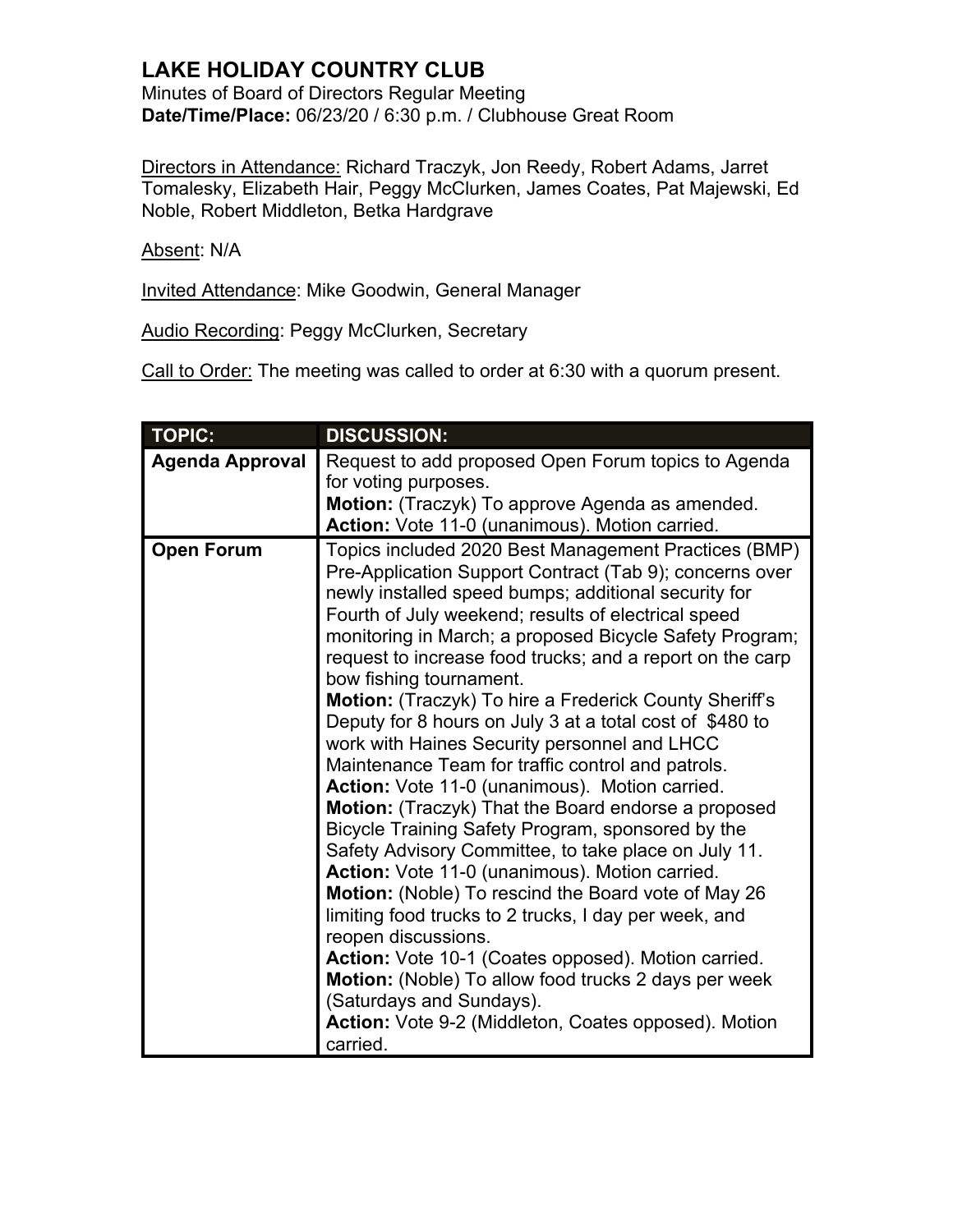| Minutes of Board of Directors Regular Meeting                |
|--------------------------------------------------------------|
| Date/Time/Place: 06/23/20 / 6:30 p.m. / Clubhouse Great Room |

|                              | Motion: (Reedy) To allow Jake's Bait & Tackle to hold in                                                  |
|------------------------------|-----------------------------------------------------------------------------------------------------------|
|                              | reserve \$1,440 left over from the June Bowfishing                                                        |
|                              | Tournament, to be used toward a future tournament.                                                        |
|                              | Action: Vote 11-0 (unanimous). Motion carried.                                                            |
| Tab 1 – Approval             | <b>Motion:</b> (McClurken) To approve as presented the                                                    |
| of Minutes                   | Minutes of the May 26, 2020, Regular Board Meeting.<br>Action: Vote 11-0 (unanimous). Motion carried.     |
| Tab $2-$                     |                                                                                                           |
| President's                  | Topics included response to the speed bumps installed<br>on West Masters; the proposed dog park; need for |
| <b>Report</b>                | increased beach patrols on weekends; beautification                                                       |
|                              | projects at the entrance to Lake Holiday; fireworks                                                       |
|                              | issues; mulch giveaways; and Phase 3 opening of                                                           |
|                              | Virginia as it applies to LHCC.                                                                           |
|                              | <b>Motion:</b> (Traczyk) To approve a bid of \$28,000 from                                                |
|                              | Keystone Builders to install fencing for the proposed dog                                                 |
|                              | park on Country Club Drive.<br>Action: Vote 11-0 (unanimous). Motion carried.                             |
|                              | Motion: (Traczyk) To employ Haines Security for                                                           |
|                              | additional walking patrols at Beach I on weekends                                                         |
|                              | through Labor Day at a cost of \$35 per hour.                                                             |
|                              | Action: Vote 11-0 (unanimous). Motion carried                                                             |
|                              | <b>Motion:</b> (Traczyk) To keep the Clubhouse Fitness Center                                             |
|                              | closed at this time for unresolved safety issues.                                                         |
|                              | Action: Vote 11-0 (unanimous). Motion carried.                                                            |
| Tab 3 - General              | Topics included Beach II Site Plan updates; Dam                                                           |
| Manager's                    | Inspection and Annual Report; and the annual audit.                                                       |
| <b>Report</b>                |                                                                                                           |
| Tab $4-$                     | Treasurer's Report accepted as presented.                                                                 |
| Treasurer's<br><b>Report</b> |                                                                                                           |
| Tab $5-$                     | Committee Reports accepted as presented.                                                                  |
| <b>Committee</b>             |                                                                                                           |
| <b>Reports</b>               |                                                                                                           |
| Tab 6 - Boat and             | <b>Issue:</b> Updating the LHCC Recreational Vehicle Storage                                              |
| <b>RV Storage</b>            | Rental Agreement to limit storage spaces to boats,                                                        |
| <b>Agreement</b>             | specified trailers, RVs, and campers, and to preclude                                                     |
|                              | farm equipment and other vehicles, with removal of non-                                                   |
|                              | specified vehicles and equipment at owner's expense.                                                      |
|                              | <b>Motion:</b> (Coates) To update the LHCC Recreational                                                   |
|                              | Vehicle Storage Rental Agreement with revisions as                                                        |
|                              | presented.<br>Action: Vote 11-0 (unanimous). Motion carried.                                              |
| Tab $7 - PRP$ 3              | <b>Issues:</b> Wind and water induced damage to docks and                                                 |
| <b>Revisions</b>             | boats in Marina caused by open bimini tops; the Marina                                                    |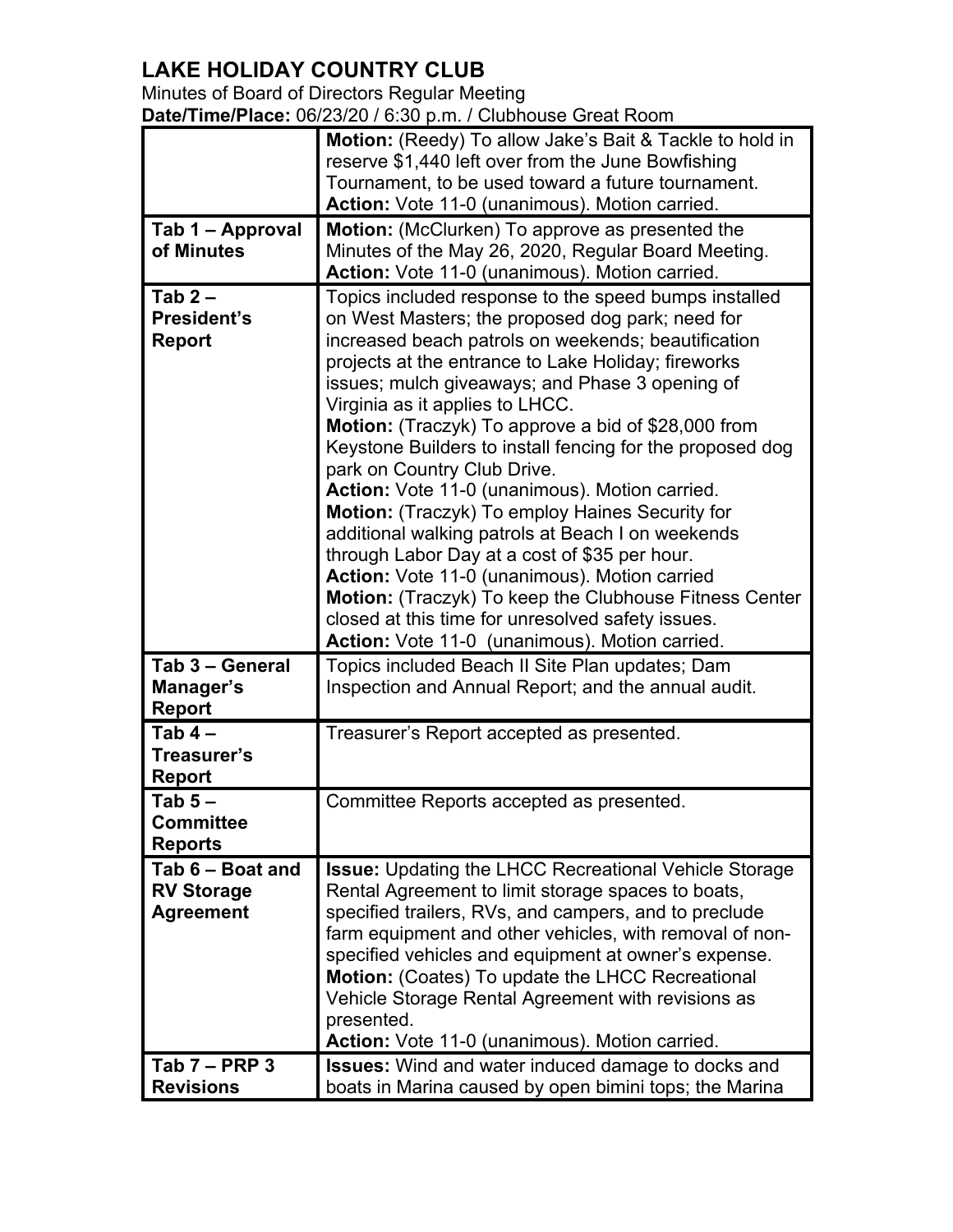Minutes of Board of Directors Regular Meeting **Date/Time/Place:** 06/23/20 / 6:30 p.m. / Clubhouse Great Room

| (Marina Slip            | Slip Reuse Policy (MSRP), which has become                       |
|-------------------------|------------------------------------------------------------------|
| <b>Reuse/Bimini</b>     | burdensome to Office Staff based on short term (day and          |
| <b>Tops</b>             | week) rentals; and boat insurance requirements.                  |
|                         | Motion: (Reedy) To require slip holders at Marina to             |
|                         |                                                                  |
|                         | lower and secure bimini tops when boats are docked and           |
|                         | post signage at Marina advising of this requirement.             |
|                         | Action: Vote 11-0 (unanimous). Motion carried.                   |
|                         | Motion: (Reedy) To revise the previously approved                |
|                         | MSRP, establishing a minimum rental period of two                |
|                         | months.                                                          |
|                         | Action: Vote 11-0 (unanimous). Motion carried.                   |
|                         | Motion: (Reedy) To rescind Board's May 26 Insurance              |
|                         | Requirement decision and approve Lake Committee's                |
|                         | revisions to PRP 3 requiring owners of gas motor boats           |
|                         | to have boat insurance.                                          |
|                         |                                                                  |
|                         | Action: Vote 10-1 (Traczyk opposed). Motion carried.             |
| Tab 8 - Revised         | <b>Issue:</b> Revisions to Capital Improvement Projects list     |
| <b>Master Planning</b>  | prior to presenting to Finance Committee for funding.            |
| <b>Projects</b>         | Motion: (Majewski) To remove the proposed Sports Field           |
|                         | from the CIP list.                                               |
|                         | Action: Vote 11-0 (unanimous). Motion carried.                   |
|                         | Motion: (Majewski) To move funds previously designated           |
|                         | for the Sports Field to the Beach II Erosion Project after       |
|                         | Greenway is paid for completion of the Sports Field Site         |
|                         | Plan.                                                            |
|                         | Action: Vote 11-0 (unanimous). Motion carried.                   |
|                         |                                                                  |
|                         | Motion: (Majewski) To approve the Beach I Site Plan as           |
|                         | presented.                                                       |
|                         | <b>Action:</b> Vote 9-2 (Coates, Middleton opposed). Motion      |
|                         | carried.                                                         |
|                         | Motion: (Majewski) To move all funds collected to date           |
|                         | from the Beach I project (\$140k) to the Beach II project        |
|                         | toward erosion control.                                          |
|                         | Action: Vote 11-0 (unanimous). Motion carried.                   |
| Tab 9 - 2020            | <b>Issue:</b> Board approval and awarding of contract for a pre- |
| <b>BMP Pre-</b>         | application permit process for Best Management                   |
| <b>Application</b>      | Practices (BMP) in connection with concerns regarding            |
| <b>Support Contract</b> | harmful lake and tributary events.                               |
|                         | <b>Motion:</b> (Reedy) To award said contract to GYK &           |
|                         | Associates and to approve \$10,000 of Replacement                |
|                         |                                                                  |
|                         | Reserve funds to move the BMP project forward.                   |
|                         | Action: Vote 11-0 (unanimous). Motion carried.                   |
| Tab 12-                 | The meeting adjourned at approximately 9:00 p.m.                 |
| <b>Adjournment</b>      |                                                                  |